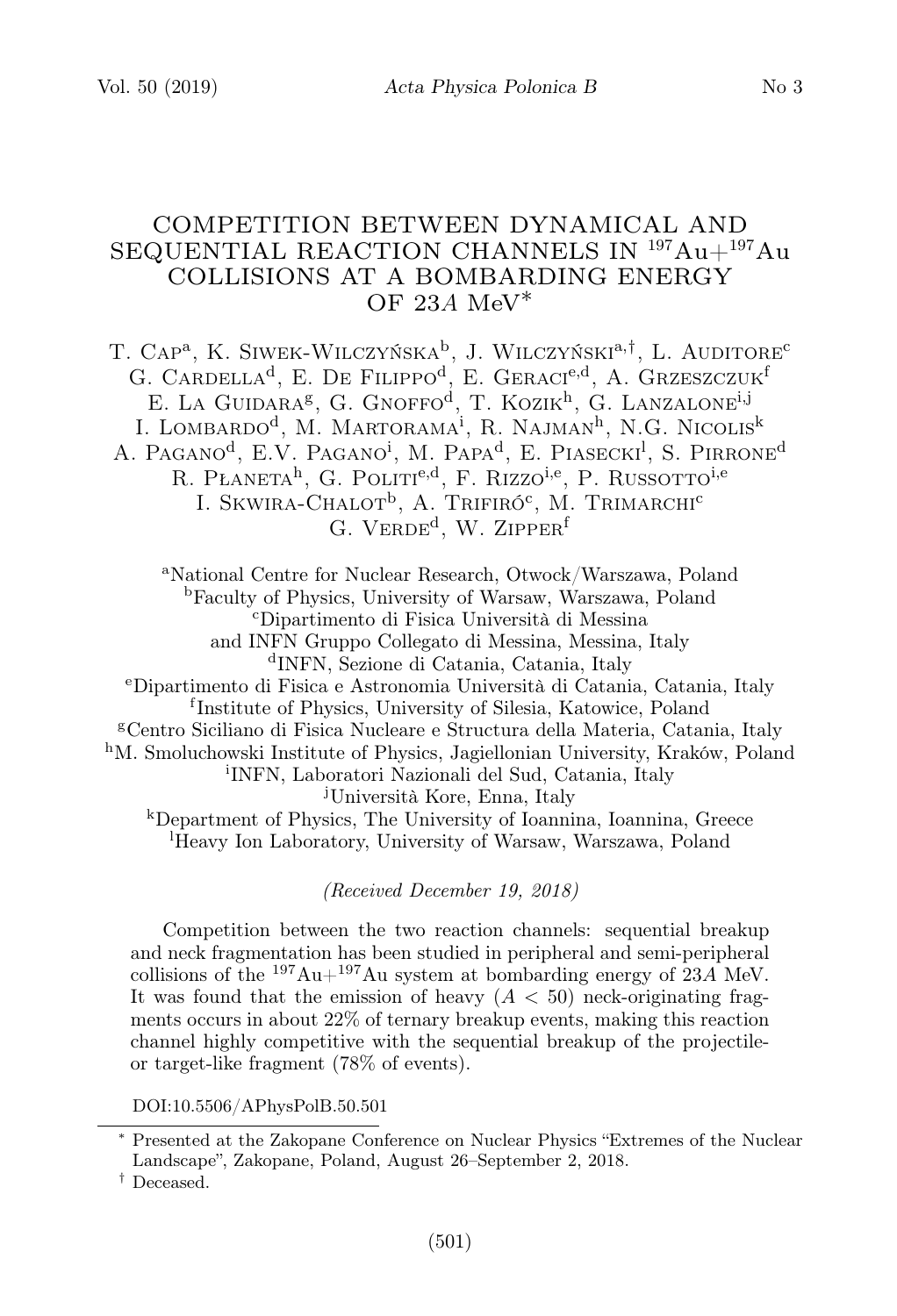## 1. Introduction

The fission of the projectile- or target-like fragment observed in collisions of heavy nuclear systems in the Fermi energy range (20–40 MeV per nucleon) is one of the possible paths to obtain new nuclides located close to the neutron drip line [\[1\]](#page-5-0). The most exotic neutron-rich fission products are observed in collisions of the heaviest, rather symmetric systems for which the fusion channel is completely suppressed. With increasing mass and symmetry of the colliding system, new exit channels start to emerge and, in some cases, their contribution to the total cross section may be comparable to that of the sequential fission channel. Dynamical processes such as ternary aligned breakup [\[2\]](#page-5-1) or emission of neck-originating fragments [\[3\]](#page-5-2) are good examples of such reaction channels. Our previous studies have shown that the latter process plays an important role in collisions of the  $197Au + 197Au$  system at a bombarding energy of 23A MeV [\[4\]](#page-5-3). In this paper, we would like to examine the competition between the neck fragmentation reaction and the sequential breakup process in more detail.

Breakup of one or both colliding nuclei proceeds as a rule sequentially, i.e. in two stages. In the first stage, a large portion of the kinetic energy is dissipated and excited projectile-like (PLF\*) and excited target-like (TLF\*) fragments are formed as a result of the exchange of many nucleons between the target and projectile nuclei. In the second stage of the reaction, one of the fragments, or less often both, undergoes fission. In the case of an initially symmetric system, PLF\* and TLF\* decay modes are identical, so it is enough to study half of the events in which the PLF\* breaks up into fragments FF1 and FF2

<span id="page-1-0"></span>
$$
^{197}\text{Au} + ^{197}\text{Au} \rightarrow \text{TLF}^* + \text{PLF}^* \rightarrow \text{TLF} + \text{FF1} + \text{FF2} + \text{evap. part.}, \quad (1)
$$

where TLF is the *cold* (deexcited) target-like fragment.

The neck fragmentation process observed by us in  $197Au+197Au$  collisions is similar to the emission of so-called intermediate mass fragments (IMFs) directly from the projectile–target interaction zone observed at higher bombarding energies [\[5\]](#page-5-4). The atomic masses of observed IMFs (A reaching 40–50 mass units) greatly exceed those reported for the lighter colliding systems [\[6\]](#page-5-5). The observation of such massive IMFs was reported for the heaviest systems only, such as  $^{208}Pb+^{197}Au$  [\[3\]](#page-5-2). Neck fragmentation is a ternary reaction and proceeds as follows:

<span id="page-1-1"></span>
$$
^{197}\text{Au} + ^{197}\text{Au} \rightarrow \text{TR} + \text{PR} + \text{IMF} + \text{evaporated particles}, \qquad (2)
$$

where TR and PR are residuals of the target and projectile nuclei, respectively.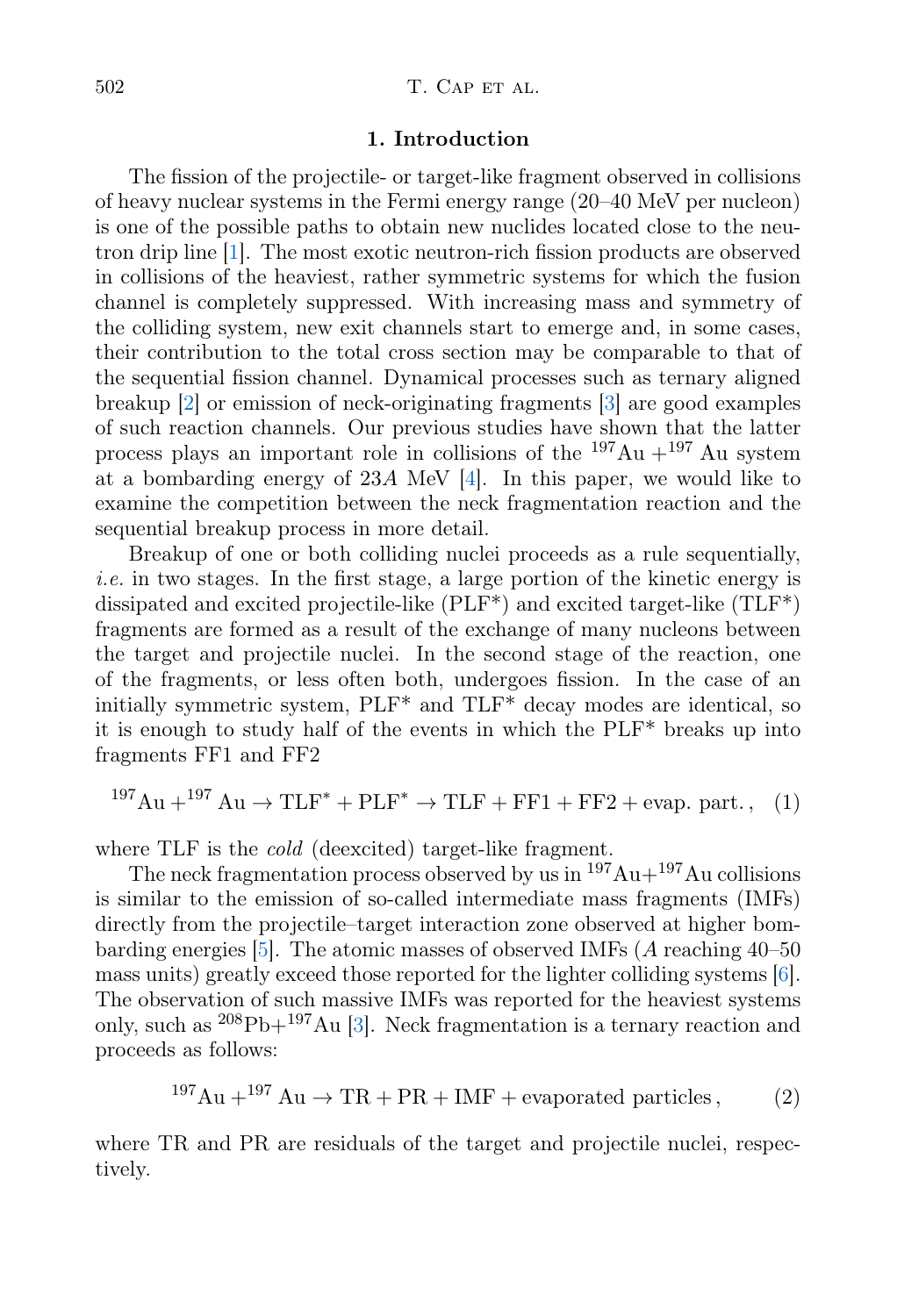## 2. Experiment

The experiment was performed at the INFN Laboratori Nazionali del Sud (LNS) in Catania, Italy. A beam of <sup>197</sup>Au ions from the LNS Superconducting Cyclotron was accelerated to an energy of 23A MeV and bombarded a <sup>197</sup>Au target placed inside the Charged Heavy Ion Mass and Energy Resolving Array (CHIMERA) [\[7\]](#page-5-6). The CHIMERA multidetector is arranged in  $4\pi$  geometry and is made up of 1192 two-layer  $\Delta E-E$  telescopes, each consisting of a planar 275  $\mu$ m-silicon detector and a CsI(Tl) scintillator. Information on the methods of mass identification and fragment energy determination may be found in [\[8\]](#page-5-7).

### 3. Results

The data are analyzed in a simplified, semi-inclusive approach in which only two fragments have to be detected in coincidence: both PLF breakup products  $(FF1 + FF2)$  or the projectile-residue together with the neckoriginating fragment  $(PR + IMF)$  (see Eqs. [\(1\)](#page-1-0) and [\(2\)](#page-1-1)). Detection of the third fragment (TLF or TR) or its decay products is not required.

Both reaction mechanisms will be studied together using the same methods. For the sake of clarity, regardless of the reaction mechanism, we will denote the two fragments in question by F1 and F2, where F1 is the heavier fragment of mass number  $A_{F1}$  and F2 is the *lighter* one of mass number  $A_{F2}$ . The analysis has been restricted to fragments with positive longitudinal velocities in the centre-of-mass system to exclude the contribution from TLF breakup events. Only pairs of fragments for which both  $A_{F1}$  and  $A_{F2}$  are greater than 7 (to exclude evaporated light particles) and  $160 \leq A_{\rm F1}+A_{\rm F2} \leq$ 197 (to minimize the number of events where the PLF\* breaks into more than two fragments, of which only 2 are detected) are analyzed.

All selected events are presented in Fig.  $1(a)$  $1(a)$  showing the correlation between the total kinetic energy (TKE) and the fragment mass number (two points for each event). TKE is the energy of the cold (deexcited) binary system and is calculated as the sum of the kinetic energies of the centerof-mass of the  $F1 + F2$  subsystem and the complementary heavy fragment (TLF or TR) calculated from momentum balance (momenta of evaporated neutrons and light charged particles are neglected). The center-of-mass of the F1+F2 subsystem can be associated with the reconstructed cold PLF or with the short-lived projectile-like composite system (PR+IMF). The assumption that both processes under study proceed sequentially gives a reasonable estimation of the energy dissipation and enables us to localize a given reaction channel in impact parameter space, but it is limited to TKEs greater than the kinetic energy of relative motion of the completely damped binary system. Therefore, in the later analysis, we will study events with  $TKE > 500$  MeV only.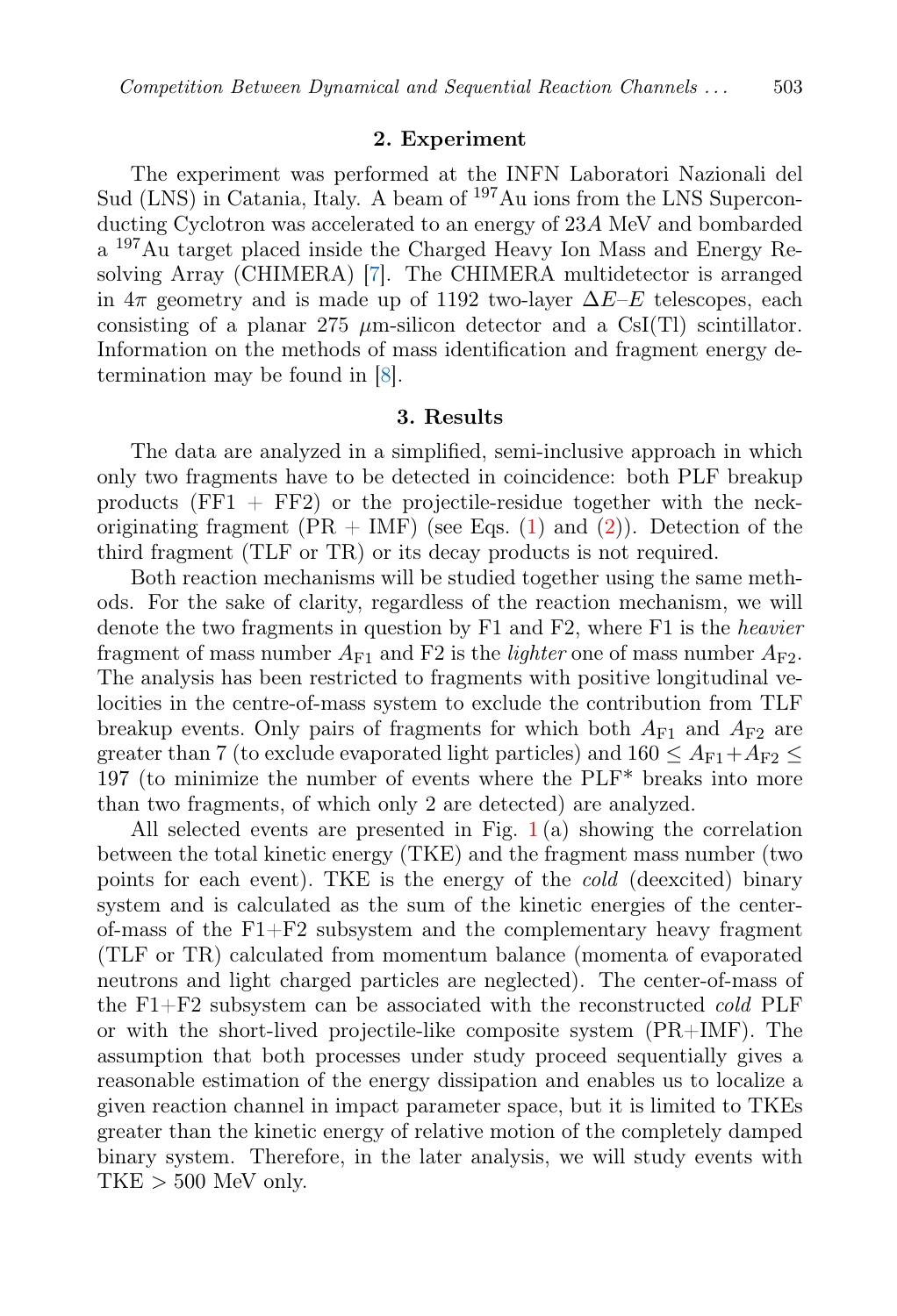### 504 T. CAP ET AL.

It is clearly seen in Fig.  $1(a)$  $1(a)$  that events from both processes are wellseparated. The PLF breakup products are located in the most intense region around  $A \approx 90$ . The *light* and *heavy* fragments from the neck fragmentation process are located in two less intense regions of  $A \leq 35$  and  $A \approx 150$ , respectively. Both processes take place in the same wide range of TKE between 700 and 2000 MeV (corresponding to peripheral and semi-peripheral collisions [\[4\]](#page-5-3)).



<span id="page-3-0"></span>Fig. 1. (Color online) Panel (a): The correlation between the total kinetic energy (TKE) and the fragment mass number (two points for each event). The intensity scale is arbitrary. Panel (b): Mass distributions of the PLF breakup products (in black), IMFs and their complementary fragments (both in gray/blue) obtained for TKE > 500 MeV. Data presented in both figures are not corrected for the detection efficiency. See the text for details.

Our previous studies (see Ref. [\[9\]](#page-5-8)) have shown that fragments with  $A \leq 30$  are almost exclusively emitted in the neck fragmentation process. In the inclusive analyses it was shown that the parallel velocity in the centerof-mass of the  $197\text{Au}+197\text{Au}$  system for fragments with  $A \leq 30$  is localized around 0 cm/ns. Moreover, the emission yield of the neck-originating IMFs decreases rapidly with increasing mass and vanishes for  $A \approx 40$ –50. To estimate the contribution from each of the reaction channels, we will assume (for simplicity) that all fragments with  $A \leq 35$  are emitted in the process of neck fragmentation. Consequently, all events in which the lighter of the two fragments has a mass number greater than 35 will be considered to be PLF breakup. No other conditions are applied, setting the mass limit for the *lighter* fragment only is enough to assign the *heavier* fragment to the proper class of events.

Figure [1](#page-3-0) (b) shows the mass distributions of PLF breakup products (in black), IMFs and their complementary fragments (in gray/blue) for TKE  $> 500$  MeV. The mass number  $A = 35$  is indicated by a vertical arrow. The solid black line shows the overall shape of the PLF breakup product mass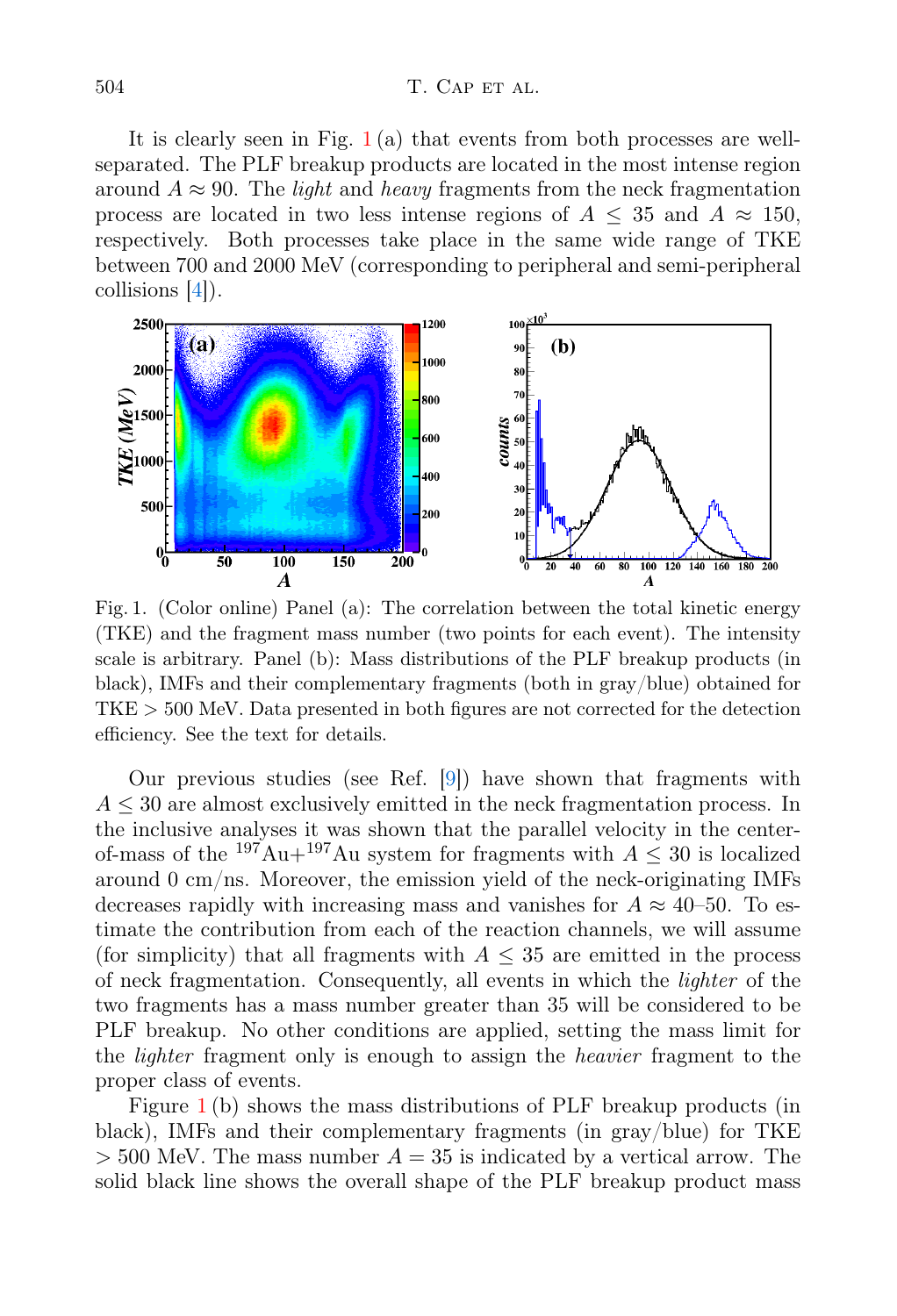distribution, which was obtained by fitting a Gaussian distribution to points with  $A > 50$ . The extrapolation of the fitted distribution to the region below 50 mass units shows that setting a sharp limit for IMF mass number should give a reasonable estimation of the total number of events in a given reaction channel (the area below the Gaussian distribution for  $A \leq 35$  and the area between the experimental and Gaussian distributions for  $35 < A < 50$  are approximately the same). The ratio of one process to the other can thus be simply calculated as  $N_{\text{FF}}/N_{\text{IMF}}$ , where  $N_{\text{FF}}$  is the number of PLF breakup events and  $N_{\text{IMF}}$  is the number of neck fragmentation events. The data presented in Fig. [1](#page-3-0) are not corrected for detection efficiency.

After taking into account the efficiency corrections (detection of fragments F1 and F2 in coincidence) estimated using the Monte Carlo method described in detail in Ref. [\[9\]](#page-5-8), the ratio  $N_{\text{FF}}/N_{\text{IMF}} \approx 3.6$  (for the data presented in the Fig.  $1(b)$  $1(b)$ . This result is, in fact, more general. Our analysis included only half of the events. However, due to the symmetry of the colliding system, the same result is expected for the TLF breakup. Therefore, about 78% of the ternary events correspond to sequential breakup (of PLF\* or TLF<sup>\*</sup>, see Eq. [\(1\)](#page-1-0)) and the remaining  $22\%$  to the neck fragmentation process  $(Eq. (2))$  $(Eq. (2))$  $(Eq. (2))$ . The contribution from the neck fragmentation process is a factor of two larger than that reported for  $208Pb+197Au$  collisions at a bombarding energy of 29A MeV [\[3\]](#page-5-2).

To study how the contribution from each process varies with the energy dissipation, we have divided the data presented in Fig.  $1(a)$  $1(a)$  for 500 MeV  $\leq$  TKE  $<$  2200 MeV into 17 equal bins, each 100 MeV wide. The data in each bin were analyzed in the same manner as the data shown in Fig. [1](#page-3-0) (b). Figure  $2(a)$  $2(a)$  shows the number of events of a given type as a function of



<span id="page-4-0"></span>Fig. 2. (Color online) Panel (a): Yields of the PLF breakup and neck fragmentation processes as a function of TKE. Panel (b): Relative contributions of both processes. Data in both panels are corrected for detection efficiency. The vertical errors also include uncertainties in the efficiency estimations that are of the order of 10%.